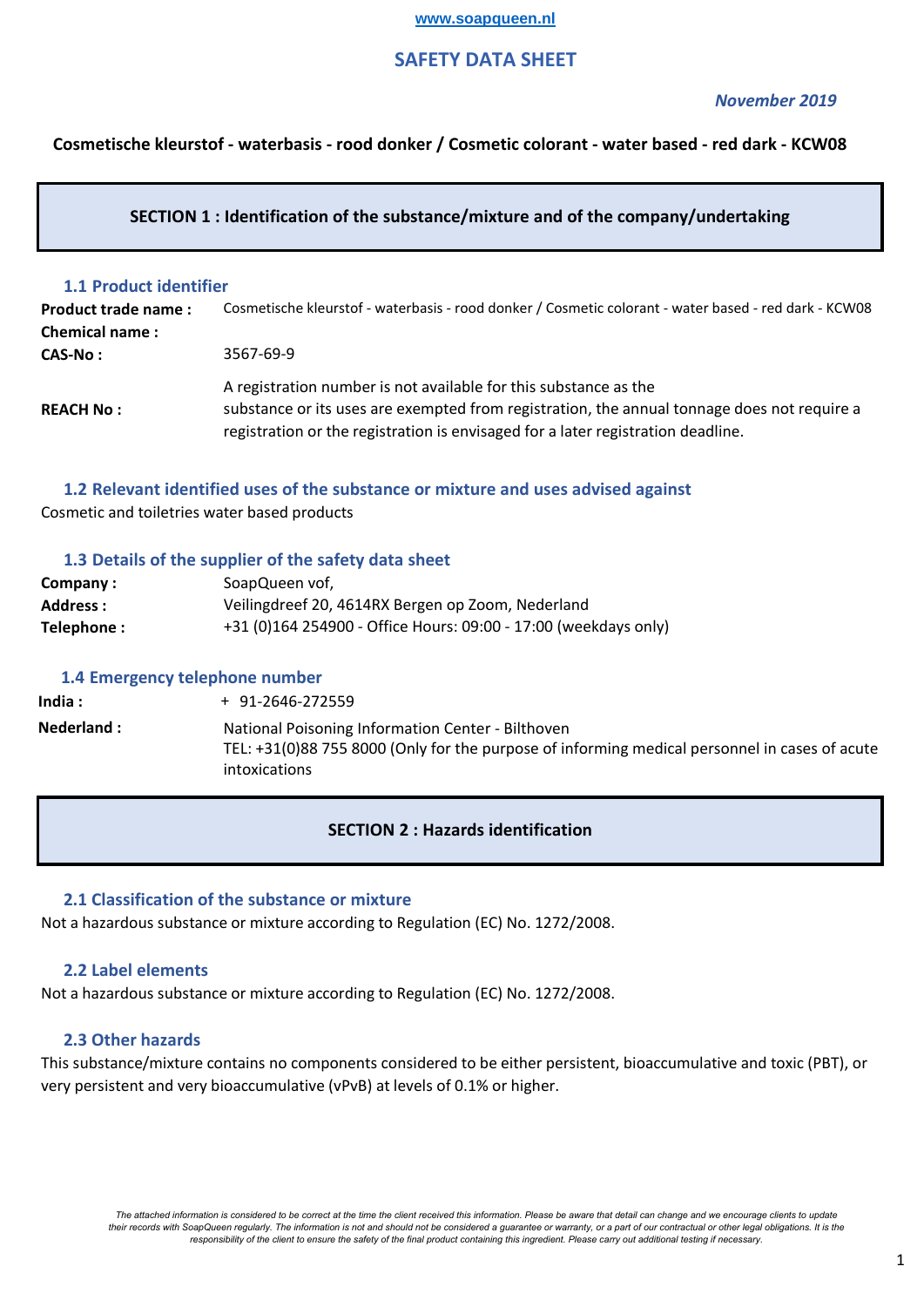## **SECTION 3 : Composition/information on ingredients**

### **3.1 Substances**

**EC-No :** 217-699-5 No components need to be disclosed according to the applicable regulations. **CAS-No :** 3567-69-9 **Formula :** C20H12N2Na2O7S2 **Molecular weight :** 502.43 g/mol

### **3.2 Mixtures**

Not relevent

### **SECTION 4 : First aid mesures**

## **4.1. Description of the first aid mesures**

| <b>General advice:</b>    | Consult a physician. Show this safety data sheet to the doctor in attendance.                                      |  |
|---------------------------|--------------------------------------------------------------------------------------------------------------------|--|
| If inhaled :              | If breathed in, move person into fresh air. If not breathing, give artificial<br>respiration. Consult a physician. |  |
| In case of skin contact : | Wash off with soap and plenty of water.                                                                            |  |
| In case of eye contact :  | Flush eyes with water as a precaution.                                                                             |  |
| If swallowed :            | Never give anything by mouth to an unconscious person. Rinse mouth with                                            |  |

### **4.2. Most important symptoms and effects, both acute and delayed**

The most important known symptoms and effects are described in the labelling (see section 2.2) and/or in section 11

## **4.3. Identification of any immediate medical attention and special treatment needed**

No data available

## **SECTION 5 : Fire fighting mesures**

## **5.1. Extinguishing media**

## **Recommended extinguishing methods :**

Use water spray, alcohol-resistant foam, dry chemical or carbon dioxide.

### **5.2. Special hazards arising from the substance or mixture**

Carbon oxides, Hydrogen chloride gas, Hydrogen bromide gas, Sodium oxides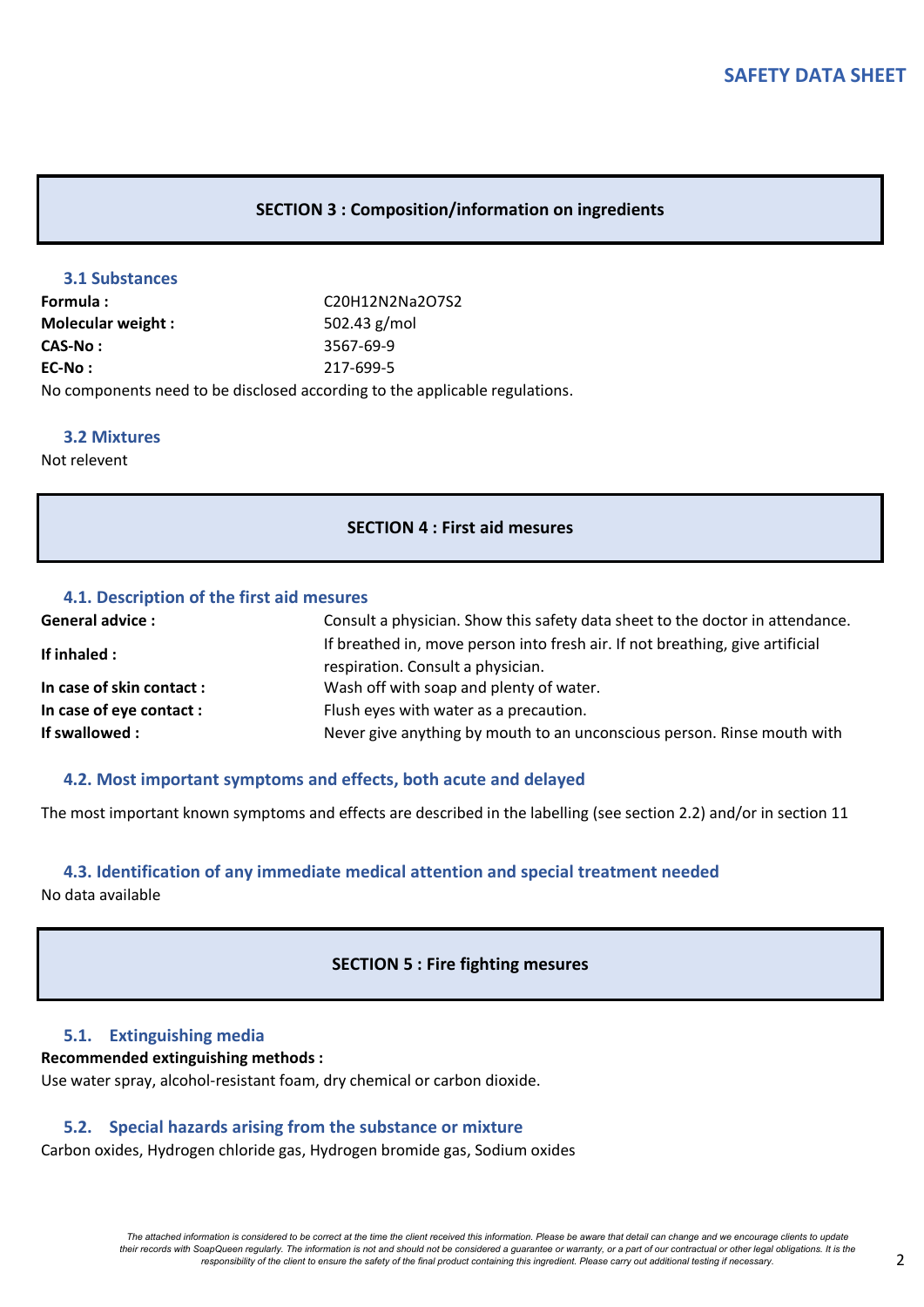## **5.3. Advice for fire fighters**

Wear self-contained breathing apparatus for firefighting if necessary.

## **SECTION 6 : Accidental release mesures**

### **6.1. Personal precautions, protective equipment and emergency procedures**

Avoid dust formation. Avoid breathing vapours, mist or gas. Ensure adequate ventilation. For personal protection see section 8.

### **6.2. Environment precautions**

Prevent further leakage or spillage if safe to do so. Do not let product enter drains. Discharge into the environment must be avoided.

### **6.3. Methods and material for containment and cleaning up**

Pick up and arrange disposal without creating dust. Sweep up and shovel. Keep in suitable, closed containers for disposal.

### **6.4. Reference to other sections**

For disposal see section 13.

## **SECTION 7 : Handling and storage**

## **7.1. Precautions for safe handling**

Provide appropriate exhaust ventilation at places where dust is formed. For precautions see section 2.2.

## **7.2. Conditions for safe storage, including any incompatibilities**

Keep container tightly closed in a dry and well-ventilated place. Store in cool place.

## **7.3. Specific end use(s)**

Apart from the uses mentioned in section 1.2 no other specific uses are stipulated

# **SECTION 8 : Exposure controls/personal protection**

### **8.1. Control parameters**

Components with workplace control parameters

## **8.2. Exposure controls**

**Appropriate engineering controls : Personal protective equipment Eye/face protection :** Handle in accordance with good industrial hygiene and safety practice. Wash hands before breaks and at the end of workday. Use equipment for eye protection tested and approved under appropriate government standards such as NIOSH (US) or EN 166(EU).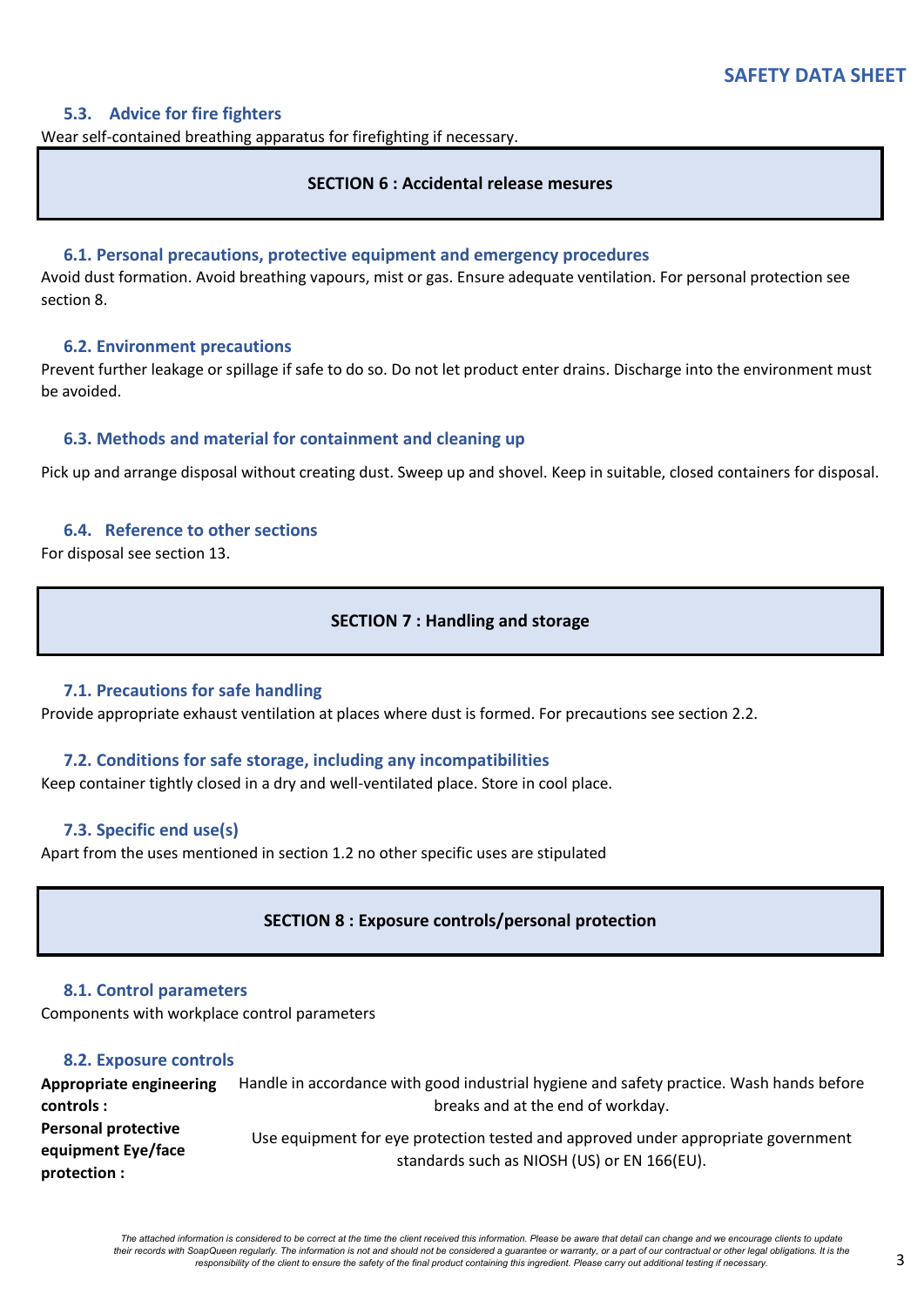| Skin protection :                                | Handle with gloves. Gloves must be inspected prior to use. Use proper glove removal<br>technique (without touching glove's outer surface) to avoid skin contact with this product.<br>Dispose of contaminated gloves after use in accordance with applicable laws and good<br>laboratory practices. Wash and dry hands.<br>The selected protective gloves have to satisfy the specifications of Regulation (EU) 2016/425<br>and the standard EN 374 derived from it. |
|--------------------------------------------------|----------------------------------------------------------------------------------------------------------------------------------------------------------------------------------------------------------------------------------------------------------------------------------------------------------------------------------------------------------------------------------------------------------------------------------------------------------------------|
| <b>Body protection:</b>                          | Choose body protection in relation to its type, to the concentration and amount of dangerous<br>substances, and to the specific work-place., The type of protective equipment must be<br>selected according to the concentration and amount of the dangerous substance at the<br>specific workplace.                                                                                                                                                                 |
| <b>Respiratory protection:</b>                   | Respiratory protection is not required. Where protection from nuisance levels of dusts are<br>desired, use type N95 (US) or type P1 (EN 143) dust masks. Use respirators and components<br>tested and approved under appropriate government standards such as NIOSH (US) or CEN<br>$(EU)$ .                                                                                                                                                                          |
| <b>Control of</b><br>environmental<br>exposure : | Prevent further leakage or spillage if safe to do so. Do not let product enter drains. Discharge<br>into the environment must be avoided.                                                                                                                                                                                                                                                                                                                            |

# **SECTION 9 : Physical and chemical properties**

# **9.1. Information on basic physical and chemical properties**

| a) Appearance :                            | Form: crystalline / Colour: Red brown |  |  |
|--------------------------------------------|---------------------------------------|--|--|
| b) Odour :                                 | Not available                         |  |  |
| c) Odour thershold :                       | Not available                         |  |  |
| $d$ ) $pH$ :                               | Not available                         |  |  |
| e) Melting point / freezing point :        | 275°C at 966.8 hPa -Decomposition     |  |  |
| f) Initial boiling point & boiling range : | Not available                         |  |  |
| g) flash point :                           | >225 °C                               |  |  |
| h) evaporation rate :                      | Not available                         |  |  |
| i) flammability (solid, gas) :             | Not available                         |  |  |
| j) upper/lower flammability or             | Not available                         |  |  |
| k) Vapour pressure :                       | Not available                         |  |  |
| I) Vapour density :                        | Not available                         |  |  |
| m) relative density :                      | Not available                         |  |  |
| n) water solubility :                      | Not available                         |  |  |
| o) partition coef : n-octanol/water :      | Not available                         |  |  |
| p) auto-ignition temperature :             | Not available                         |  |  |
| q) décomposition temperature :             | Not available                         |  |  |
| r) viscosity :                             | Not available                         |  |  |
| s) explosive properties :                  | Not available                         |  |  |
| t) oxidizing properties :                  | Not available                         |  |  |

# **9.2 Other information**

Solubility in other solvents : Ether - slightly soluble / Ethanol - soluble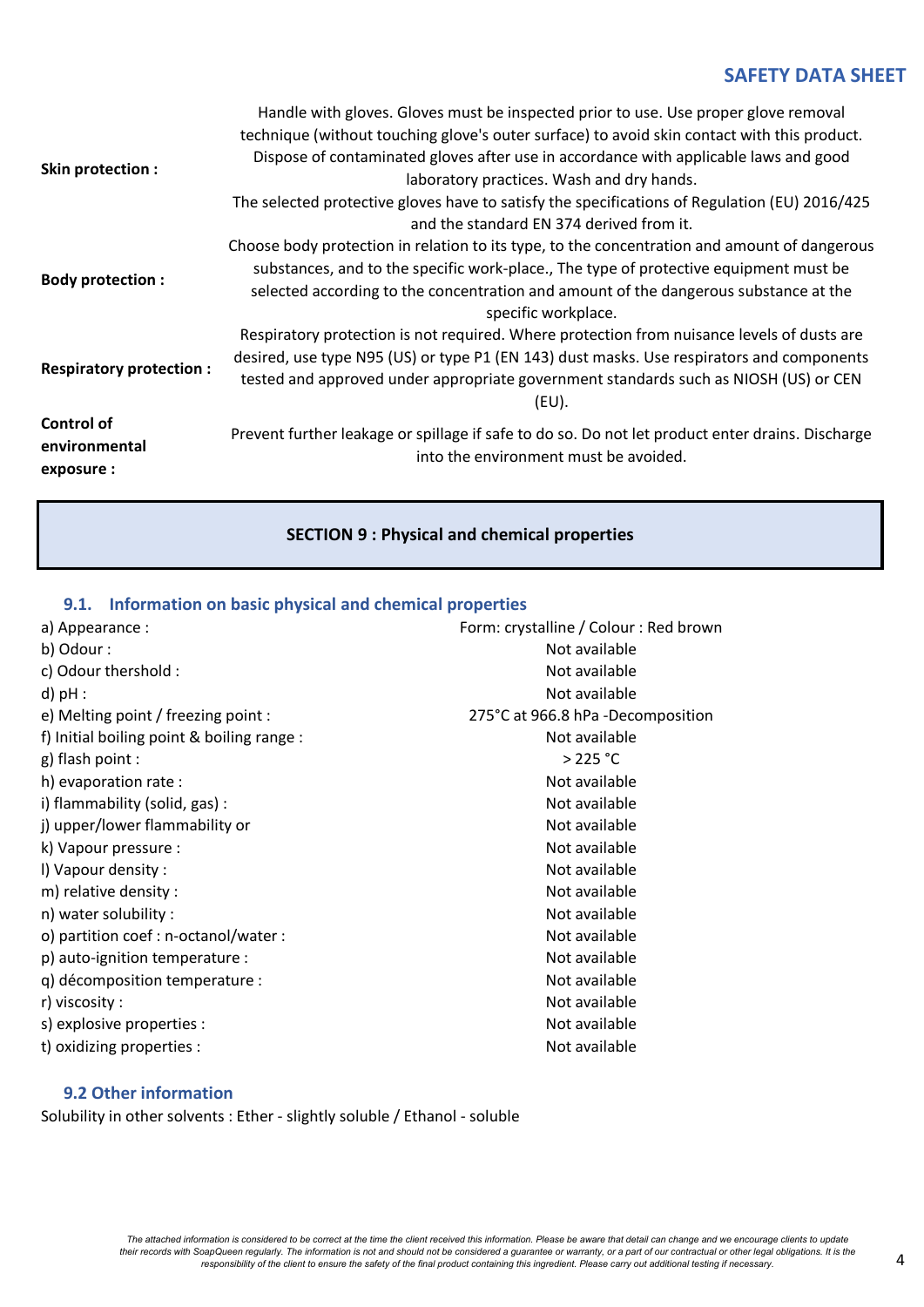## **SECTION 10 : Stability and reactivity**

# **10.1. Reactivity**

Not available

### **10.2. Chemical stability**

Stable under recommended storage conditions.

## **10.3. Possibility of hazardous reactions**

Not available

### **10.4. Conditions to avoid**

Not available

## **10.5. Incompatible materials**

Strong oxidizing agents

### **10.6. Hazardous decomposition products**

Hazardous decomposition products formed under fire conditions. - Carbon oxides, Nitrogen oxides (NOx), Sulphur oxides, Sodium oxides

In the event of fire: see section 5

# **SECTION 11 : TOXICOLOGICAL INFORMATION**

## **11.1. Information on toxicological effects**

| <b>Acute toxicity:</b>                                                                                                                                              | No data available                                                                                                                                                   |
|---------------------------------------------------------------------------------------------------------------------------------------------------------------------|---------------------------------------------------------------------------------------------------------------------------------------------------------------------|
| Skin corrosion/irritation :                                                                                                                                         | No data available                                                                                                                                                   |
| Serious eye damage/eye irritation :                                                                                                                                 | No data available                                                                                                                                                   |
| Respiratory or skin sensitisation :                                                                                                                                 | No data available                                                                                                                                                   |
| <b>Germ cell mutagenicity:</b>                                                                                                                                      | Human / Lungs<br>Mutation in mammalian somatic cells.                                                                                                               |
| Carcinogenicity:                                                                                                                                                    | IARC: No component of this product present at levels<br>greater than or equal to 0.1% is identified as probable,<br>possible or confirmed human carcinogen by IARC. |
| <b>Reproductive toxicity:</b><br>Specific target organ toxicity-simple exposure :<br>Specific target organ toxicity-repeted exposure :<br><b>Aspiration hazard:</b> | No data available<br>No data available<br>No data available<br>No data available                                                                                    |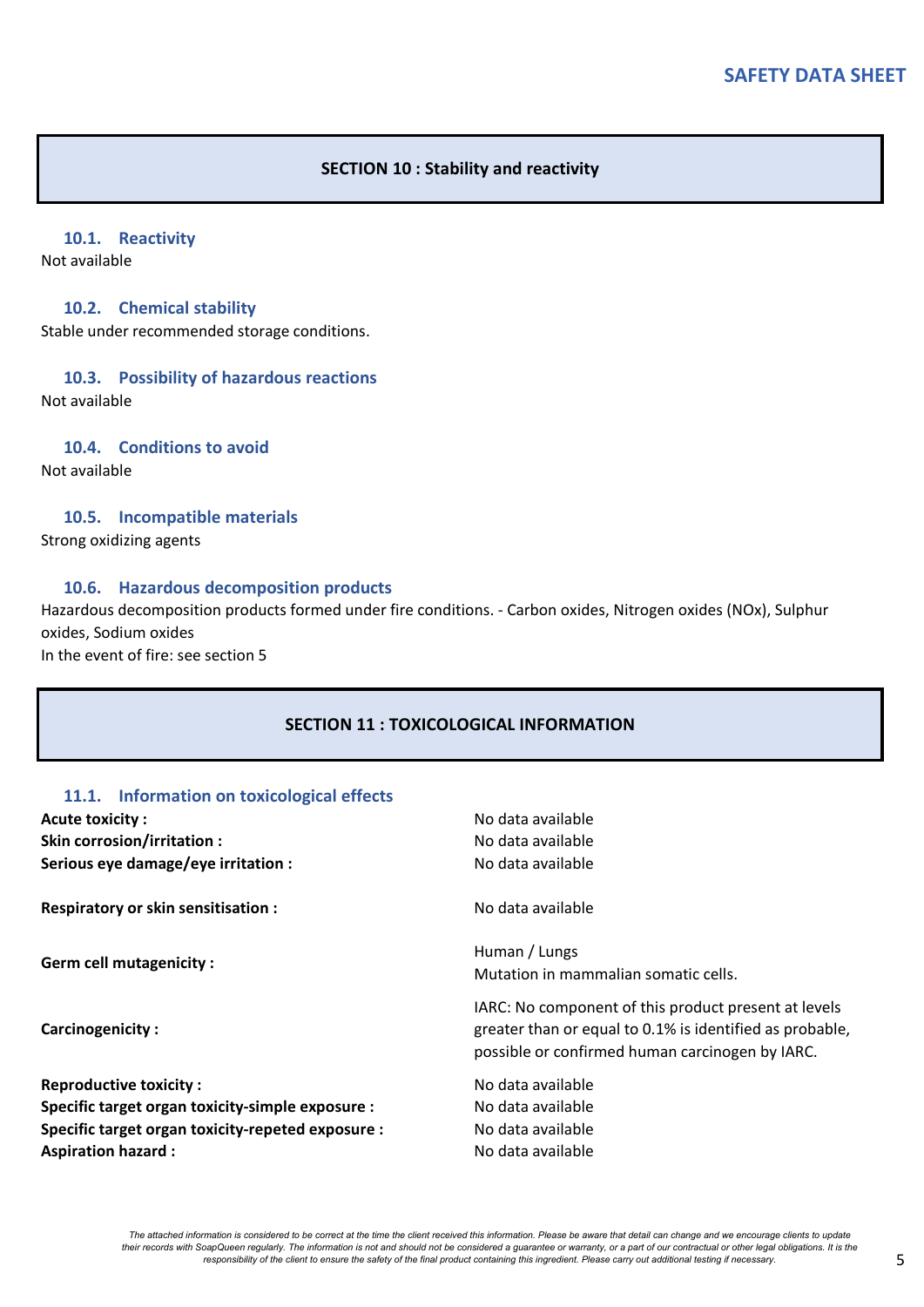To the best of our knowledge, the chemical, physical, and toxicological properties have not been thoroughly investigated. Hazardous properties cannot be excluded but are unlikely when the product is handled appropriately. Handle in accordance with good industrial hygiene and safety practice.

## **SECTION 12 : ECOLOGICAL INFORMATION**

## **12.1. Toxicity**

**Toxicity to daphnia and other aquatic invertebrates:** Statistic test EC50 (fresh water algae-34.82 mg/l - 72h **Toxicity to fish :** LC50 - Gambusia affinis (Mosquito fish) - 97,7 mg/l - 96 h

## **12.2. Persistence and degradability**

**Biodegradability :** Readily biodegradable

## **12.3. Bioaccumulative potential**

No data available

## **12.4. Mobility in soil**

No data available

## **12.5. Results of PVT and vPvB assessment**

This substance/mixture contains no components considered to be either persistent, bioaccumulative and toxic (PBT), or very persistent and very bioaccumulative (vPvB) at levels of 0.1% or higher.

## **12.6. Other adverse effects**

Harmful to aquatic life.

## **SECTION 13 : DISPOSAL CONSIDERATIONS**

# **13.1. Waste treatment methods**

| Product :                      | Offer surplus and non-recyclable solutions to a licensed disposal company.<br>Contact a<br>licensed professional waste disposal service to dispose of this material. Dissolve<br>or mix the material with a combustible solvent and burn in a chemical<br>incinerator equipped with an afterburner and scrubber. |
|--------------------------------|------------------------------------------------------------------------------------------------------------------------------------------------------------------------------------------------------------------------------------------------------------------------------------------------------------------|
| <b>Contaminated packaging:</b> | Dispose of as unused product.                                                                                                                                                                                                                                                                                    |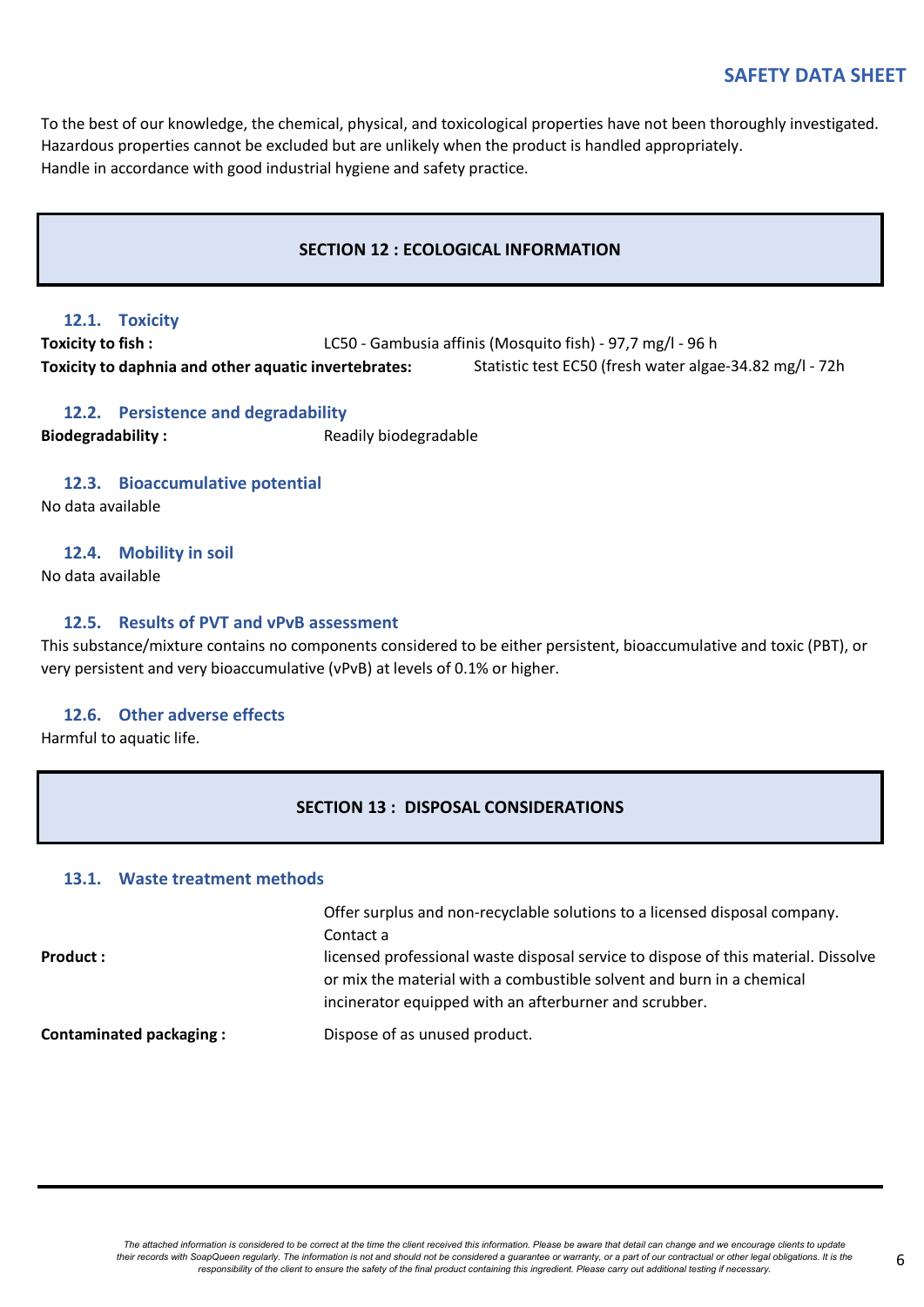# **SECTION 14 : TRANSPORT INFORMATION**

|                                  | <b>ADR/RID</b>           | <b>IMDG</b>          | <b>IATA</b>         |
|----------------------------------|--------------------------|----------------------|---------------------|
| 14.1. UN Number                  | $\overline{\phantom{0}}$ |                      |                     |
| 14.2. UN proper shipping name    | Not dangerous<br>goods   | Not dangerous goods  | Not dangerous goods |
| 14.3. Transport hazard class(es) | $\overline{\phantom{0}}$ |                      |                     |
| 14.4. Transport group            |                          |                      |                     |
| 14.5. Environment hazards        | no                       | Marine pollutant: no | no                  |

## **14.6. Special precautions for user**

No data available

# **SECTION 15 : REGULATORY INFORMATION**

# **15.1. Safety, health and environmental regulations/legislation specific for the substance or mixture** This safety datasheet complies with the requirements of Regulation (EC) No. 1907/2006.

## **15.2. Chemical safety assessment**

For this product a chemical safety assessment was not carried out

# **SECTION 16 : OTHER INFORMATION**

## **Abbreviations and acronyms used in the safety data sheet :**

**ADR:** European Agreement concerning the International Carriage of Dangerous Goods by Road.

**ADN:** European Agreement concerning the International Carriage of Dangerous Goods by Inland Waterways.

**RID:** European Agreement concerning the International Carriage of Dangerous Goods by Rail.

**IATA:** International Air Transport Association.

**ICAO:** Technical Instructions for the Safe Transport of Dangerous Goods by Air. IMDG: International Maritime Dangerous Goods.

**CAS:** Chemical Abstracts Service.

**ATE:** Acute Toxicity Estimate.

LC<sub>50</sub>: Lethal Concentration to 50 % of a test population.

LD<sub>50</sub>: Lethal Dose to 50% of a test population (Median Lethal Dose).

**EC<sub>50</sub>**: 50% of maximal Effective Concentration.

**PBT:** Persistent, Bioaccumulative and Toxic substance.

**vPvB:** Very Persistent and Very Bioaccumulative.